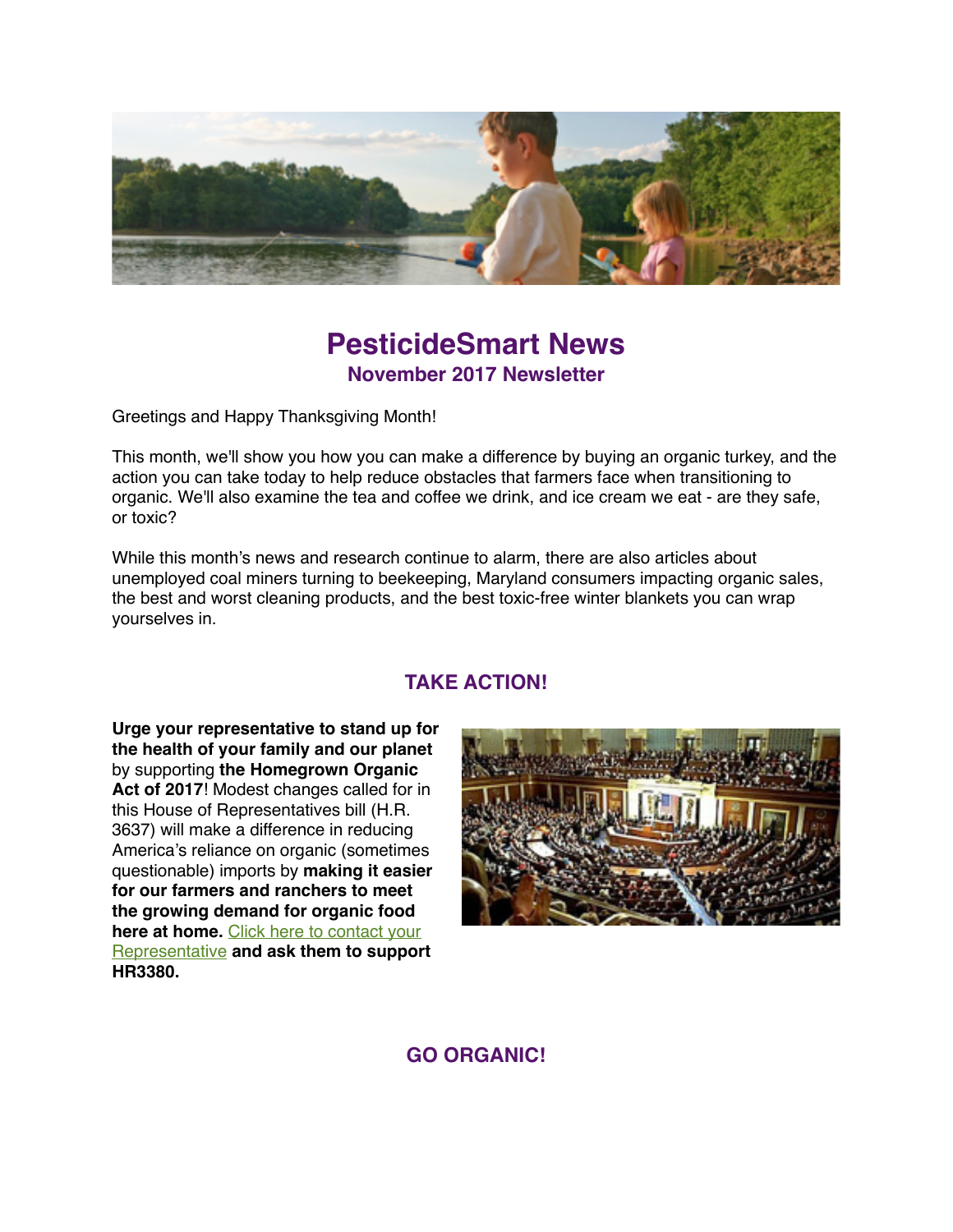### *Is It Organic?*



Popular **tea bags to avoid** that contain significant amounts of toxic pesticides- **some of the brands**  will surprise you! [Read more.](http://realfarmacy.com/pesticide-tea/)

**Your Morning Joe** - did you know that **many harmful chemicals banned in the U.S. are still widely used in other countries to grow the coffee beans you drink**? With so many labels to choose from, how do we know which is best? [Read more](https://www.cornucopia.org/2017/10/considering-coffee/?utm_source=eNews&utm_medium=email&utm_content=10.21.17&utm_campaign=CoffeeMORE).





**Can we trust organic food from other countries?** [Read more](https://www.rodalesorganiclife.com/food/trust-imported-organic-food?utm_campaign=OrganicLife&utm_source=rodalesorganiclife.com&utm_medium=newsletter&smartcode=YN_0005409186_0001637574&sha1hashlower=78f458218bd26cd0a0c9843f2703bff3c35dd3fd&md5hash=e41dc230251a478412b9b0aaf5616c09).

#### *Consumers Making A Difference*

**Organic sales continue to climb in Maryland!**  Read more.

**The 6 Coziest Organic Blankets, Sheets, And Pillows You Can Buy**: Your bed is where you sleep and snuggle. Keep it toxin-free. Read more.

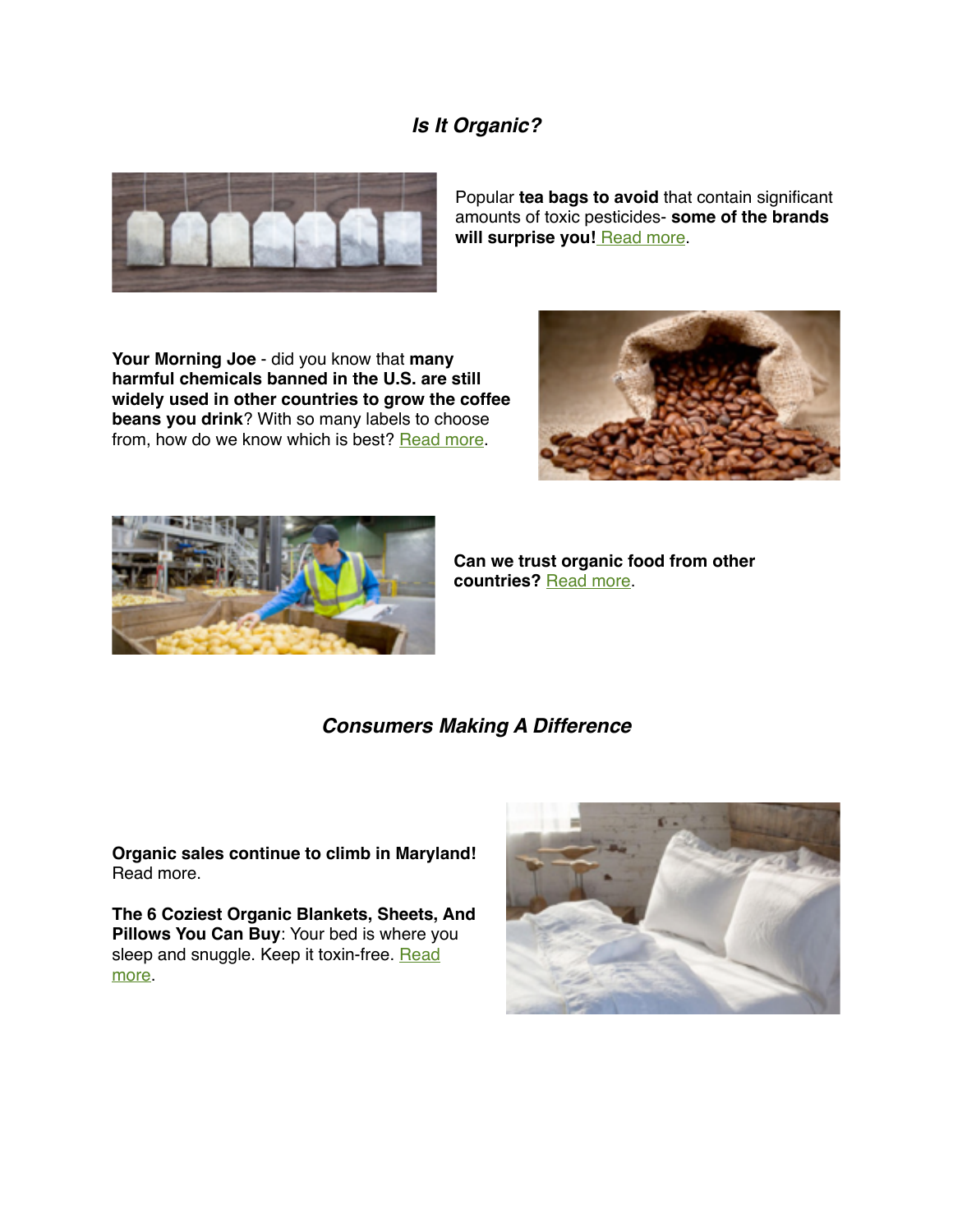

Consumer Reports on **why you should buy an**  organic turkey this Thanksgiving. [Read more.](https://www.consumerreports.org/food/why-you-should-buy-an-organic-turkey/)

Organic apples have **more antioxidents, less toxic chemicals, and taste better**. [Read more.](https://www.rodalesorganiclife.com/food/why-organic-apples-are-better)

### **THANK YOU!**

**Thank you MOMs Organic Market, Cottingham Farm, KW Lawn and Landscaping, and Fair Farms for sponsoring the 11th annual Pesticides and the Chesapeake Bay Watershed Project Conference**. The conference sponsors are exemplary leaders dedicated to advancing a healthier, less-toxic world.

Attendees were inspired by nationally renowned presenters, Dr. Christine Nichols (Senior scientist at the Rodale Institute), Dr. Vicki Blazer (Fish



pathologist at USGS), Jay Feldman (Executive Director of Beyond Pesticides), and Betsy Nicholas (Executive Director of Waterkeepers Chesapeake). Presenters addressed reducing pesticide runoff to protect the Bay, dealing with the challenges the current US EPA presents regarding pesticide oversight, and the positive impact of organic regenerative farming on climate change. The presentations can be viewed [HERE](http://www.mdpestnet.org/projects/pesticides-and-the-chesapeake-bay-watershed/annual-meeting-presentations/).

### **NEWS & RESEARCH**



Ben & Jerry's announced its transition to **"glyphosatefree" ice cream** by sourcing ingredients not sprayed by glyphosate and developing **an organic line that will constitute 6% of their production** (read more [here\)](http://www.apple.com). While a step in the right direction, B&J doesn't go far enough. **They still intend to source 94% of their dairy products from industrial** ["dirty dairy" factory farms](https://www.organicconsumers.org/essays/dirty-dairy-why-consumers-need-force-ben-and-jerrys-go-organic)**.**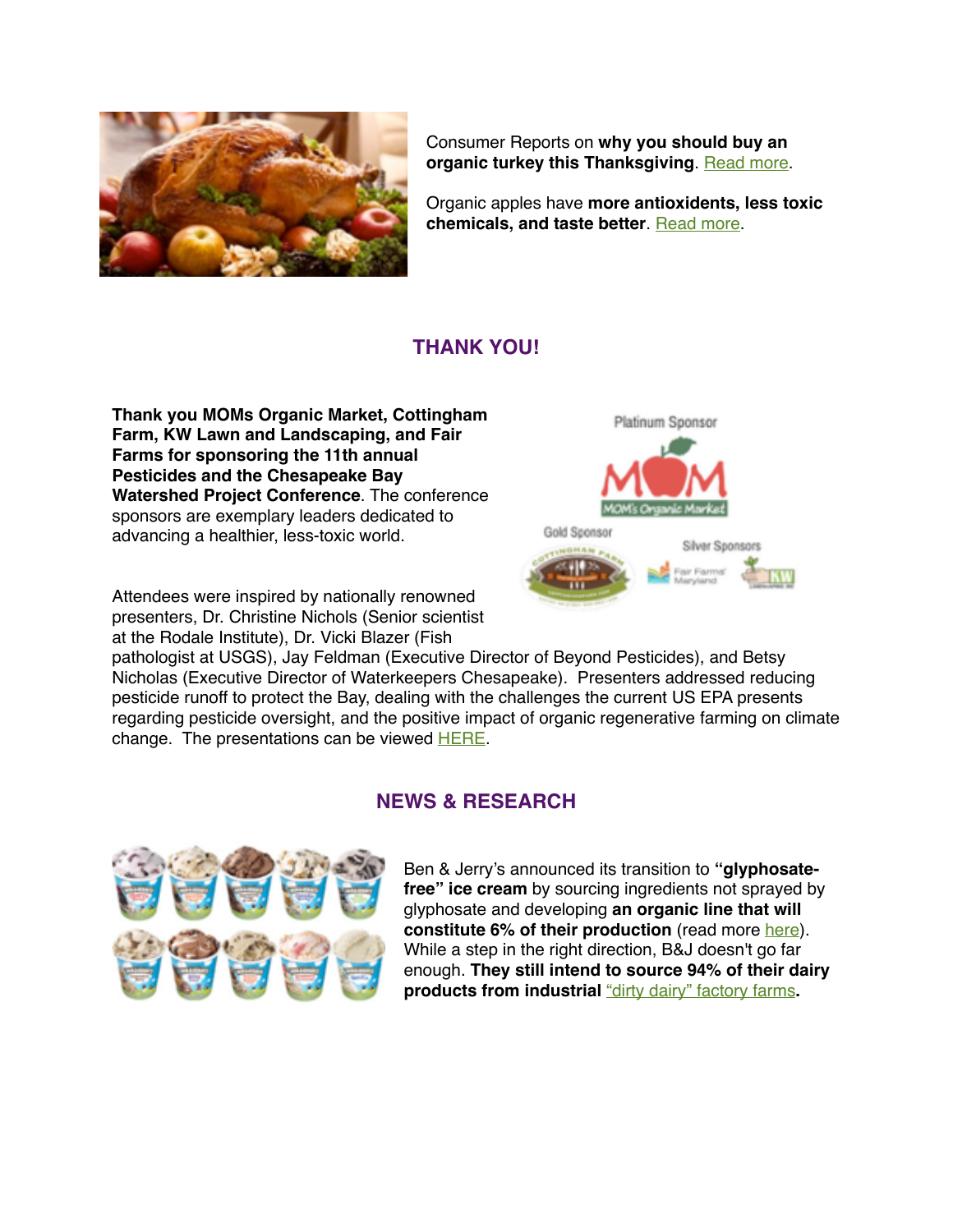And speaking of **Glyphosate** (the main ingredient in RoundUp), it just so happens to **unintentionally attack the beneficial bacteria that help crops guard against enemy fungus. [Read more](http://sustainablepulse.com/2017/10/07/cornell-university-research-shows-glyphosate-damages-soil-friendly-bacteria/).** 





**Pesticide use by expectant mothers increases the risk of childhood brain tumors**. [Read more.](http://beyondpesticides.org/dailynewsblog/2017/10/moms-pesticide-use-increases-risk-childhood-brain-tumors/)

 *As we approach the season of deep concern for one another, a time when we tend to invest in causes we care about, we ask that you include us in your year-end charitable giving. The Maryland Pesticide Education Network has a 24-year record of success in reducing the adverse impacts of pesticides on our babies, bees and the Bay. Please help us continue to do this work at a time in our country where state efforts to protect our environmental health are of utmost/critical importance.*

## **[DONATE](https://donatenow.networkforgood.org/MDSmartonPesticides)**

### **POLLINATOR/BEE BUZZ**

**Displaced coal miners are learning a new skill** that could end up saving us all: **beekeeping**! [Read more.](https://www.rodalesorganiclife.com/wellbeing/coal-miner-beekeeping?utm_campaign=OrganicLife&utm_source=rodalesorganiclife.com&utm_medium=newsletter&smartcode=YN_0005409186_0001641013&sha1hashlower=78f458218bd26cd0a0c9843f2703bff3c35dd3fd&md5hash=e41dc230251a478412b9b0aaf5616c09)





**Three quarters of the world's honey is**  [contaminated with bee-harming pesticides](https://www.theverge.com/2017/10/5/16424216/honey-neonicotinoids-contamination-honeybees-pollinators-environment). Read more.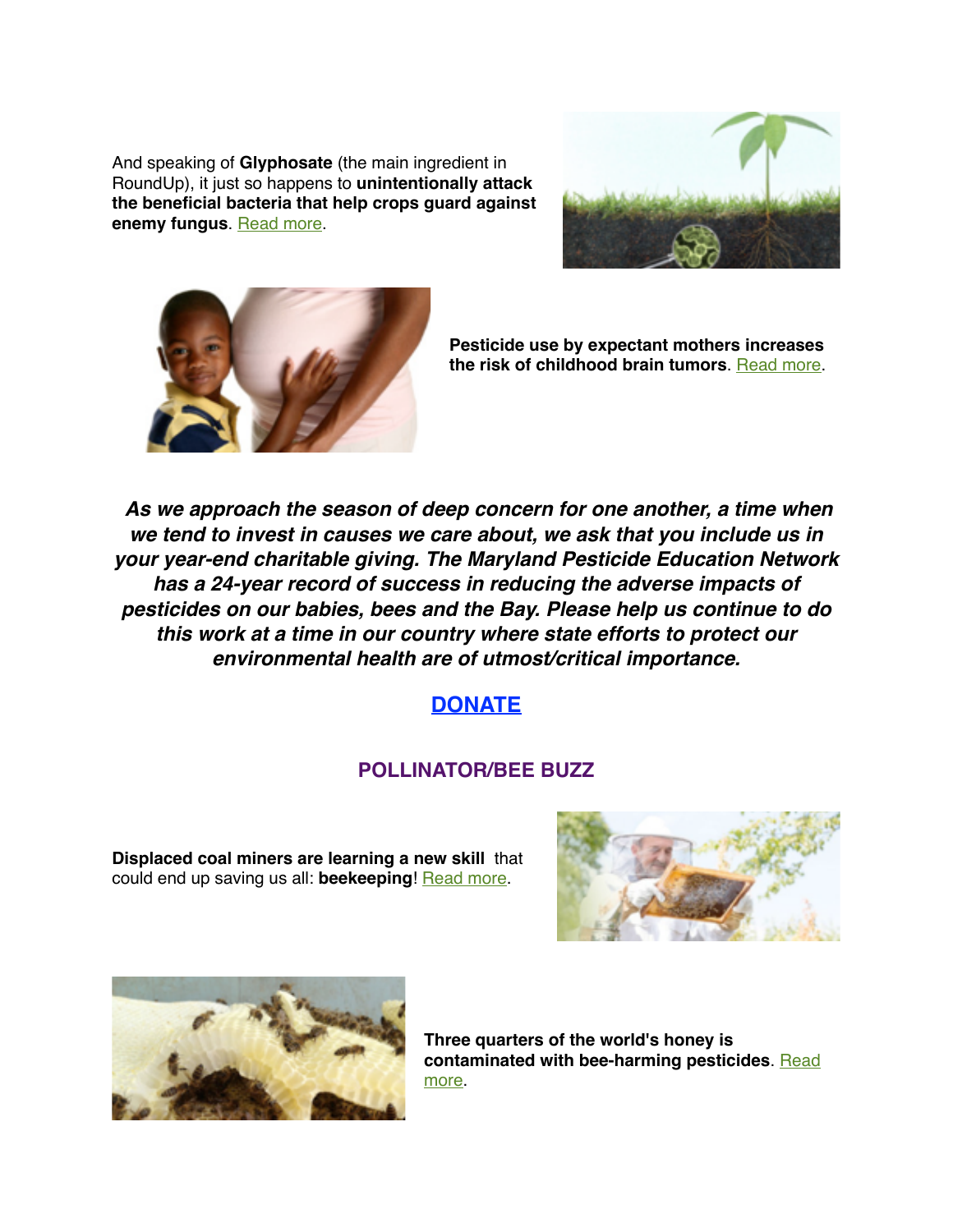#### **TIPS FOR HEALTHY LIVING**

Mother Earth Living lists the **best indoor plants to [grow during upcoming the winter months](https://www.motherearthliving.com/healthy-home/best-indoor-plants-zm0z17ndzfis?newsletter=1&spot=headline&utm_source=wcemail&utm_medium=email&utm_campaign=MEL%20Weekly%2010.19.17&utm_term=MEL_Weekly_eNews&_wcsid=276226195A9B1D7162D397D4FBB466118441999530870E4D)**. Read more.





Rodale's Organic Life lists the **healthiest fall vegetables** and offers cooking suggestions. [Read more](https://www.rodalesorganiclife.com/garden/healthy-fall-vegetables).

EWG came out with this **safety guide for 2,500 cleaning products**. [Read more](http://www.ewg.org/guides/cleaners?utm_source=newsletter&utm_campaign=Cleaners&utm_medium=email#.Weo83kyZMhs).



*Please help us continue to protect our Babies, Bees and the Bay.* 

### **[DONATE](https://donatenow.networkforgood.org/MDSmartonPesticides)**

### **[YOUR AMAZON SMILE PURCHASES ALSO SUPPORT OUR WORK](https://smile.amazon.com/gp/r.html?C=62NVF025SIE7&R=E5TQA2P8ERTM&T=C&U=http%3A%2F%2Fsmile.amazon.com%2Fgp%2Fcharity%2Fhomepage.html%3Forig%3D%252Fgp%252Fbrowse.html%253Fnode%253D11448061011%26ein%3D46-3713793%26ref_%3Dpe_732550_198866770&A=NKFGTYTPKMRY9JYJHU8BDNUY1O8A&H=MA2ZRA0EILJBH4JRBMDVGUDB8HCA&ref_=pe_732550_198866770)**

 *We appreciate your feedback on our monthly newsletter!: [info@mdpestnet.org](mailto:info@mdpestnet.org)*

Copyright © 2016, Maryland Pesticide Education Network, All rights reserved.